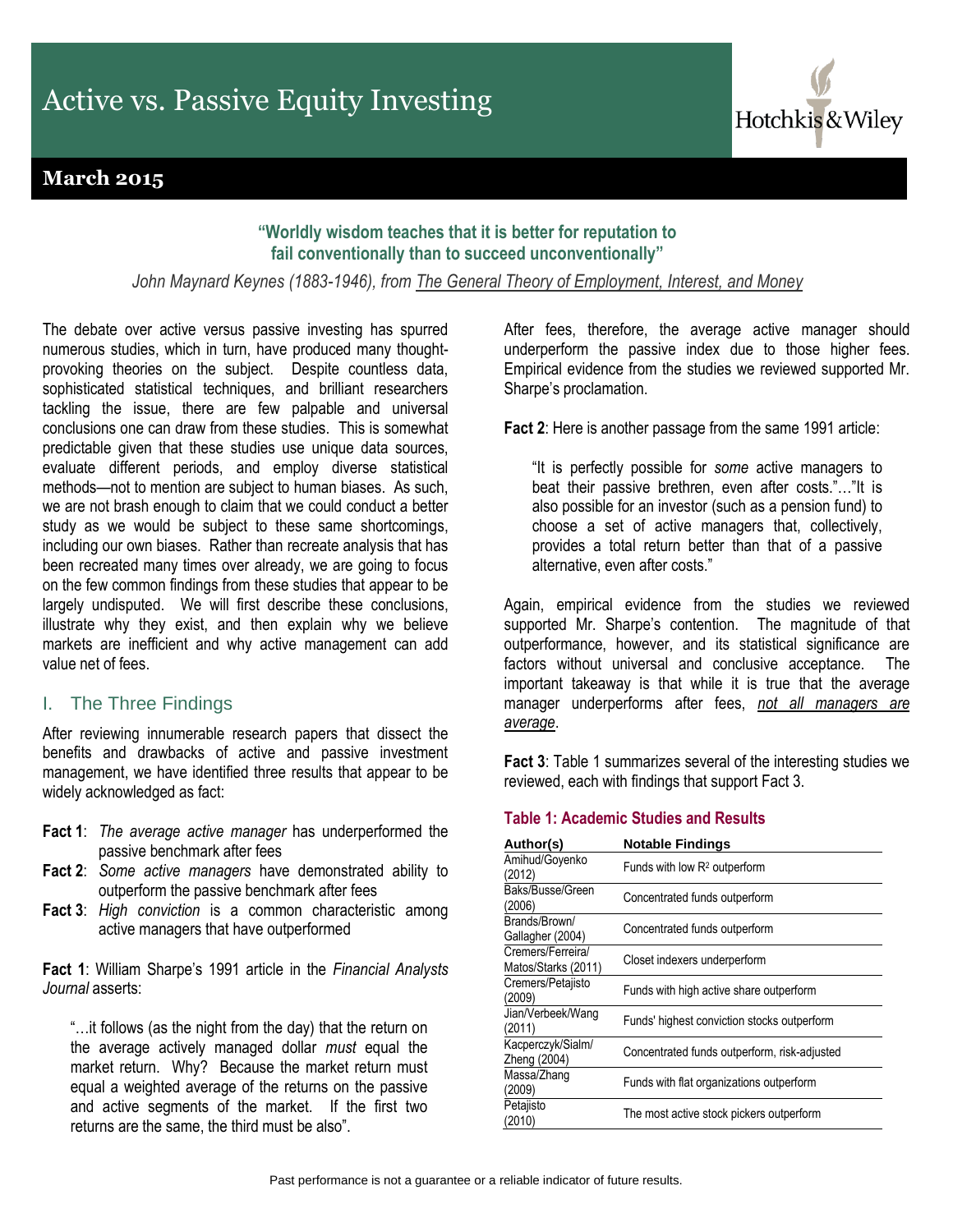Each of the studies in Table 1 concludes what we view as the same general theme: high conviction managers outperform. The definition of "conviction" varies—low R<sup>2</sup> , high concentration, high active share—but the general spirit of what they are capturing is the same. The findings are quite intuitive. To outperform a benchmark, one must be different from the benchmark; to

The Active Share research paper by Cremers and Petajisto (2009) has received a lot of well-deserved attention. Chart 1 highlights some of their findings and helps quantify the outperformance of high conviction managers. It shows that mutual funds with the highest active share outperformed after fees, while those with the lowest active share underperformed after fees. The most active did best.

outperform by a lot, one must be considerably different.



#### **Chart 1: Net of Fee Excess Return by Active Share Quintile**

### II. Are Equity Markets Efficient?

Who is the greatest investor of all time? Perhaps Benjamin Graham or Warren Buffett? Maybe Peter Lynch, John Templeton, George Soros, or Julian Robertson? It would be difficult to argue against any of these icons (and many others not mentioned), but that is what you would be doing if you claim that equity markets are perfectly efficient. If perfect market efficiency truly exists, Warren Buffett's chances of beating the market on a risk-adjusted basis would be no different than Jimmy Buffett's, so all of us investment professionals might as well set sail to Margaritaville. Arguing that these investors do/did not possess superior skill that translated into above-average performance seems preposterous—especially given their track records—and should be reason enough to discredit the concept of perfectly efficient markets.

Perhaps the argument is that these investing icons *did* possess skill that enabled them to generate superior returns, but the market has since changed in a manner that has eliminated such advantages. Technological advancements, the proliferation of hedge funds, and high-frequency trading are often cited as reasons that the current market is efficient whereas in the past it may not have been. Let us counter this argument by borrowing a concept described by Columbia Professor Joel Greenblatt in *The Little Book That Still Beats The Market* (an excellent read!).

Consider Table 2, which lists the ten largest S&P 500 companies by market capitalization as of December 31, 2014. The table shows the company name, its highest share price during the year, its lowest share price during the year, and the corresponding change in the total value of the company's equity. Apple shares, for example, traded at \$119.00 at one point during 2014 and \$71.40 at another point during 2014. Thus, at one point during the year the total value of all Apple shares was worth \$252 billion *more* than the total value off all Apple shares at another point during that same year. To put this in perspective, \$252 billion is more than the 12/31/14 equity value of Ford, General Motors, Caterpillar, Target, and General Mills…combined!

#### **Table 2: S&P 500 Largest Companies (12/31/14)**

2014

|                    | High Share<br>Price | Low Share<br>Price | Change in Mkt<br>Cap (\$B) |
|--------------------|---------------------|--------------------|----------------------------|
| Apple              | 119.00              | 71.40              | 252.1                      |
| Exxon Mobil        | 104.38              | 86.41              | 82.3                       |
| Microsoft          | 49.61               | 34.98              | 116.9                      |
| Johnson & Johnson  | 109.07              | 86.62              | 62.0                       |
| Berkshire Hathaway | 152.67              | 108.78             | 107.5                      |
| Wells Fargo        | 55.71               | 44.23              | 56.5                       |
| General Electric   | 28.03               | 23.95              | 43.3                       |
| Procter & Gamble   | 93.46               | 75.70              | 47.3                       |
| JP Morgan          | 63.15               | 53.31              | 34.3                       |
| Chevron            | 134.85              | 100.86             | 66.0                       |
| Source: Bloomberg  |                     | Average            | 86.8                       |

The efficient market hypothesis states that at any given time and in a liquid market, security prices fully reflect all available information<sup>1</sup>. The Apple example, and many, many others, should produce skepticism that at any given time security prices *accurately* reflect all available information. How could the

\_\_\_\_\_\_\_\_\_\_\_\_\_\_\_\_\_\_\_\_\_\_\_\_\_\_\_\_\_\_\_\_\_\_\_\_\_\_\_\_\_\_\_\_

<sup>1</sup>www.morningstar.com/InvGlossary/efficient\_market\_hypothesis\_definition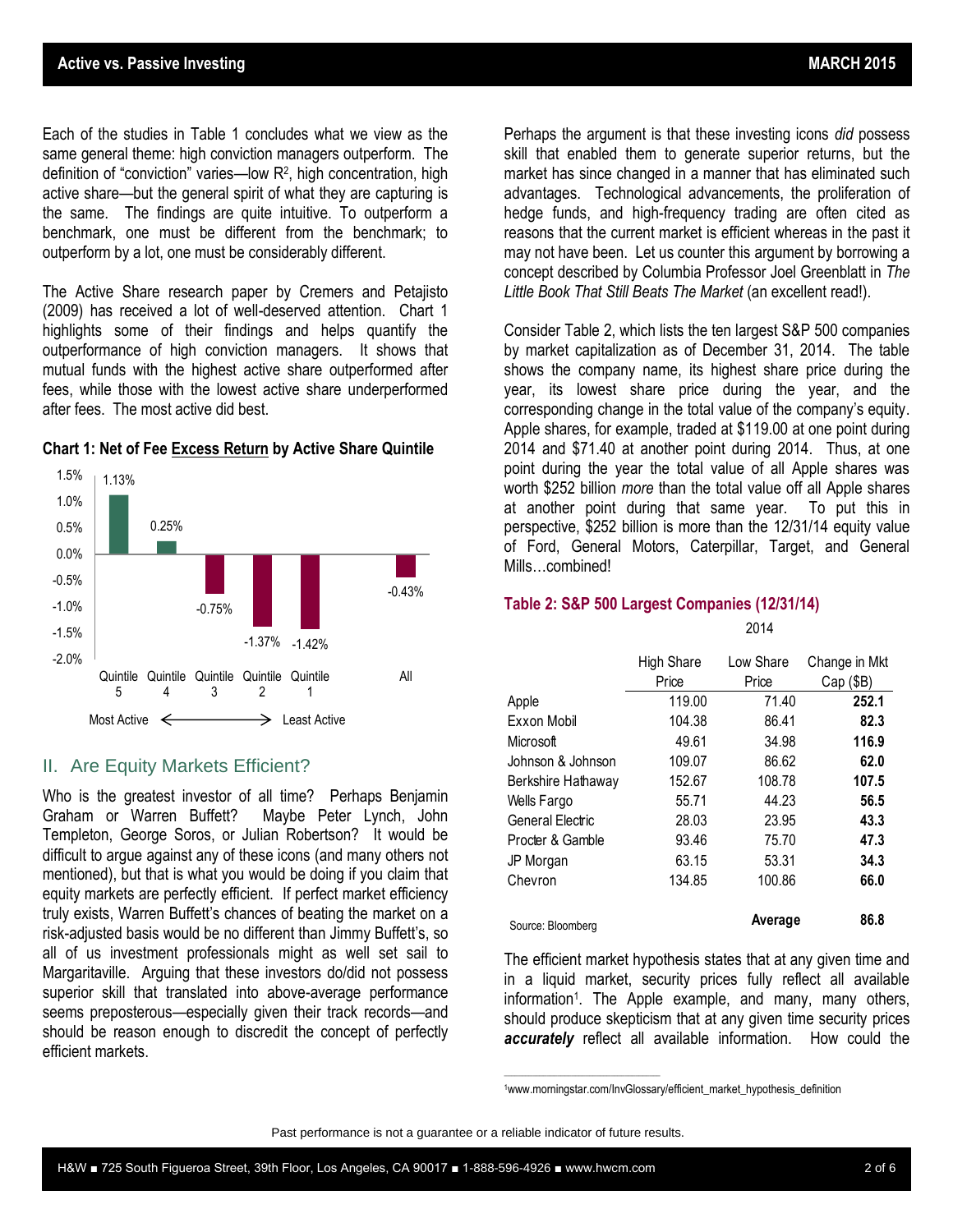market have been right when Apple traded at \$119/share *and* when Apple traded at \$71/share? Undoubtedly there was new information throughout the year, but was there \$252 billion worth of new information? We are skeptical.

What then, do we believe causes markets to be inefficient? First, let us digress for a moment and consider the following question: Was Gandhi older or younger than 114 years when he died? Give it some thought, and then go ahead and answer to yourself. Ok, now make your best guess as to what Gandhi's actual age was when he died.

Psychologists/economists Daniel Kahneman and Amos Tversky presented this question to a large sample group during one of their research studies, as described in the former's book, *Thinking, Fast and Slow* (another excellent read!). Most guessed that Gandhi was younger than 114 when he died, and the average guess for his age at death was 85. Kahneman and Tversky then ran a second experiment, posing the following question to their research subjects: Was Gandhi older or younger than 35 years when he died? Then they asked the second group to guess his age at the time of death. The average guess was 65. Why does the arbitrary age mentioned in the first question have such a considerable influence on responses to the second question? Their answer was that it was a psychological effect, or heuristic, that they coined "anchoring and adjustment", often referred to today as simply "anchoring".

*(For those that haven't already Googled it…Mahatma Gandhi was born October 2nd, 1869 and died January 30th , 1948 at the age of 78)*

### III. Human Behaviors Lead to Inefficiencies

Anchoring is one of several behaviors that we believe contribute to market *in*efficiencies. In Kahneman and Tversky's Gandhi experiment, the subjects anchored their guesses to the arbitrary age mentioned in the first question. Most of us resist deviating too far from this anchor, even if it is clearly arbitrary. The two ran several similar experiments using other questions and each yielded similar results. Advertisers have been exploiting this concept for decades; this is why infomercials initially propose an absurdly high price for the product they are selling and why real estate agents list houses for prices considerably higher than what they expect to receive.

In investing, we believe that the recent past serves as the "anchor". Investors project recent results into the future, and then extrapolate a valuation from these projections. Companies that have faced recent difficulties often exhibit valuations that are too low because the market assumes these difficulties will persist indefinitely. In reality, companies that have recently earned low returns typically revert upward (toward the mean) and companies that have recently earned high returns typically revert downward (also toward the mean). This occurs due to natural competitive forces: capital leaves depressed areas allowing profitability to revert up and capital is reallocated to high returning areas forcing profitability down. Chart 2 shows empirical evidence of this mean-reverting tendency using the Russell 1000 as a proxy.

**Chart 2: ROE Reversion – Russell 1000**



Source: FactSet, 20 Year Study (2011)

Another important behavior that we believe contributes to market inefficiencies is "myopic loss aversion", which was coined by Shlomo Benartzi and Richard Thaler in their 1993 paper for the National Bureau of Economic Research. Myopic loss aversion can be best summarized as the combination of two observations:

- 1) investors dislike losses more than they like gains
- 2) investors' evaluation period is much shorter than their actual investing time horizon

An excerpt from the Benartzi/Thaler paper describes the first point best: "Empirical estimates of loss aversion are typically in the neighborhood of 2, meaning the disutility of giving something up is twice as great as the utility of acquiring it (Tversky and Kahneman, 1992; Kahneman, Knetsch and Thaler, 1990)." The second point is basically that even for an investor with a long time horizon, like a pension plan or endowment, performance is often measured over short periods. If the investment committee or board of directors for an endowment is critiqued on a quarterly basis, an annual basis, or even over a three year period, then portfolio volatility tolerance and career/reputational tolerance are misaligned. The portfolio has an infinite time horizon and should be able to withstand temporary volatility; unfortunately, the reputations of those in charge of the portfolio are too often judged over a much shorter timeframe than "forever". We believe this conflict has resulted in the popularity of benchmark-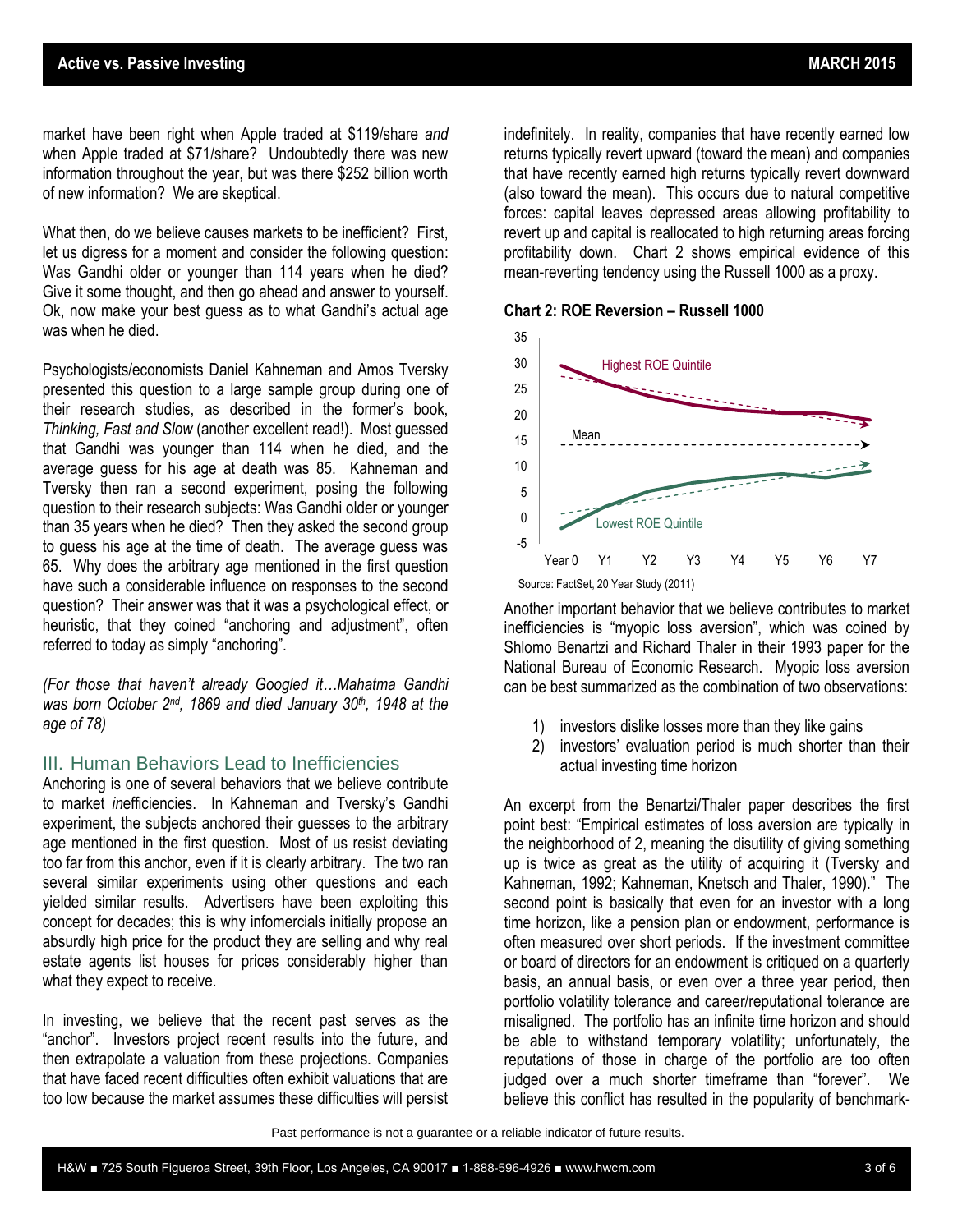hugging investment styles that define risk as tracking error. This results in herding behavior that can be exploited with a contrarian mindset. As we saw in Table 1, low conviction/closet indexers have underperformed net of fees. Instead, we believe risk should be defined as the permanent loss of capital and one should invest with conviction when this risk can be confidently minimalized. We believe this contrarian mentality has helped facilitate our outperformance in the long run, net of fees.

Other behavioral factors contribute to the market's inefficiency (e.g. frame dependence, overconfidence) though we believe anchoring, myopic loss aversion, and herding are among the most powerful and most exploitable for disciplined investors.

#### IV. The Importance of Investment Culture

Common sense tells us that stock portfolios must be different than the market in order to beat the market, and academic research confirms that the best performers are those that are the most different. Given this simple truth, why do so many professionally managed stock portfolios look like their benchmarks? If the manager's investment thesis is wrong, the ensuing ridicule, embarrassment, and client defections are powerful incentives to stick with the herd. Additionally, many investment firms are accountable to not only their clients, but also to an outside parent company and/or public shareholders the interests of these two groups are often in direct conflict. The parent company or public shareholders may pressure management to perform similarly to the benchmark in order to prevent large short-term deviations from the benchmark, which could lead to client defections. This deters high conviction, which as we have observed is a prerequisite to long term outperformance. Consequently, non-consensus thinking is hard to find and rarer yet is a portfolio that reflects such nonconsensus thinking.

The investment culture should promote independent thinking, non-consensus views, and a long term perspective. It should be supported by experienced, disciplined, and thoughtful research. It should not be subjected to exogenous pressures. While many investment firms possess some of these traits, few possess them all.

At employee-owned Hotchkis & Wiley, the investment staff averages 20 years of industry experience and has spent twothirds of their investment career at H&W. Working together for a long period produces a level of trust that permits non-consensus thinking without the ridicule that so often inhibits investment conviction—not to mention the shared experiences of numerous market cycles.

# V. Conviction and Results

Active Share, as proposed by Cremers and Petajisto in their 2009 research paper, is a measure that quantifies how different a portfolio is from its benchmark. An active share of 0 indicates that the portfolio is exactly the same as the benchmark—it has the exact same positions in the exact same weights. An active share of 100 indicates that the portfolio is entirely different from the benchmark—there are no common holdings. A score of 50 indicates that 50% of the portfolio is different than the benchmark; a score of 60 indicates that 60% of the portfolio is different than the benchmark; and so forth.

Chart 3 depicts that Active Share for each of the Hotchkis & Wiley equity strategies (representative accounts) relative to the respective benchmark. The portfolios range from 81% different than the benchmark to 97% different than the benchmark using the 10 year average, which we believe exemplifies high conviction.

### **Chart 3: Active Share – 10 Year Average 12/31/14**



\*\*Since inception 7/1/11 (3+ year history)

The most compelling justification for active management should be tangible evidence that high conviction has translated into long-term outperformance after fees. Hotchkis & Wiley has established 7 long-only equity strategies, all of which leverage the same research platform and same value-focused investment philosophy centered on exploiting market inefficiencies. As shown in Table 3, all 7 strategies have outperformed the passive benchmark (annualized) since inception through December 31 2014, net of fees. This includes the two large cap strategies (boxed in Table 3), where most active management critics argue market efficiency is highest.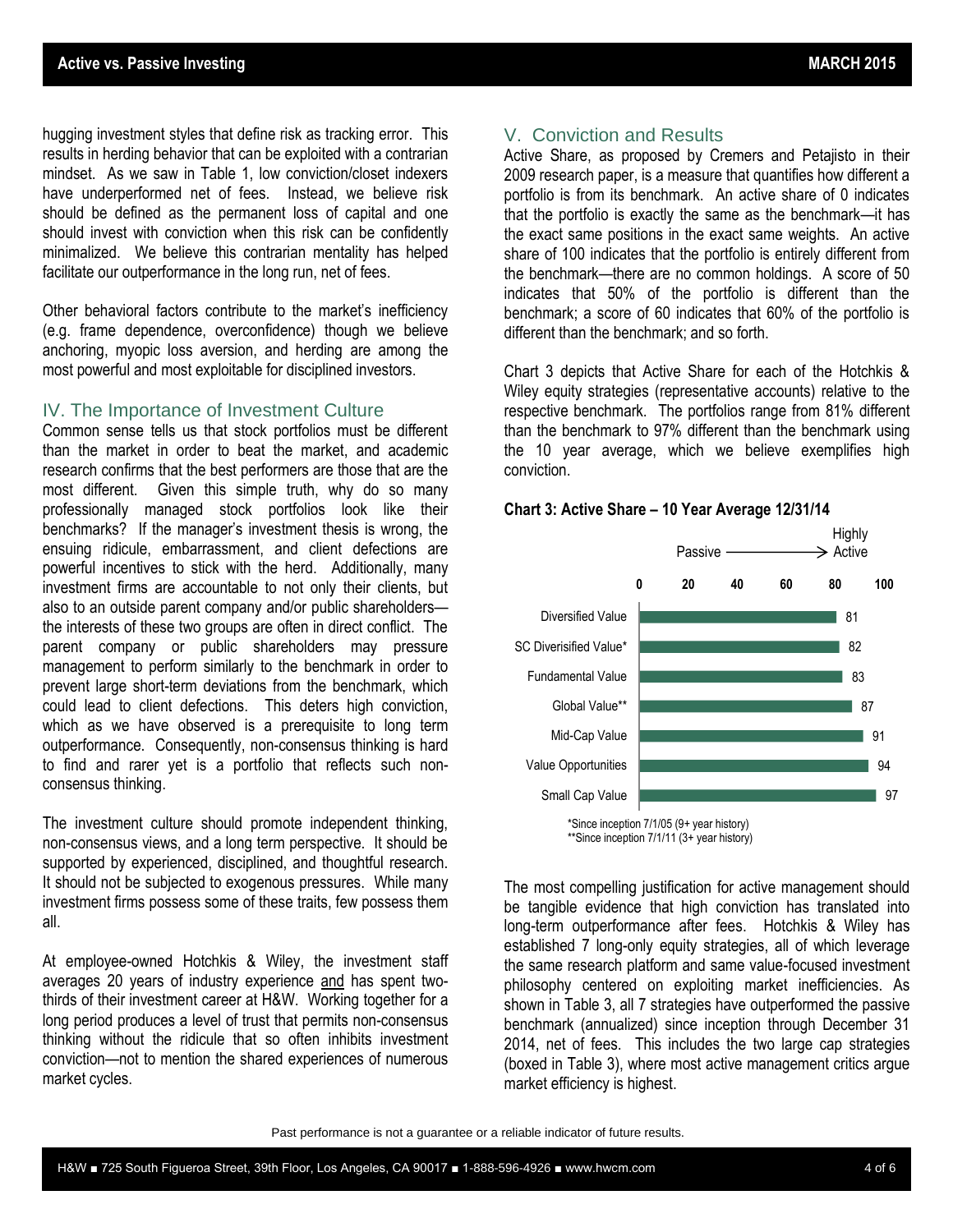#### **Table 3: Hotchkis & Wiley Composite Performance (12/31/14)**

|                                         | Since Incept.<br>(Annualized) | Since Incept.<br>(Cumulative) | Growth of<br>\$10,000 | Inception<br>Date |
|-----------------------------------------|-------------------------------|-------------------------------|-----------------------|-------------------|
| <sup>I</sup> LC Fundamental Value - NET | 13.2%                         | 7171%                         | 717,117               | 7/1/1980          |
| Rus 1000 Value Index                    | 12.2%                         | 5269%                         | 526,940               |                   |
| <b>Excess Return After Fees</b>         | 1.0%                          | 1902%                         | 190,177               |                   |
| Small Cap Value - NET                   | 12.5%                         | 3050%                         | 304.983               | 10/1/1985         |
| Rus 2000 Value Index                    | 11.4%                         | 2238%                         | 223,795               |                   |
| <b>Excess Return After Fees</b>         | 1.1%                          | 812%                          | 81,188                |                   |
| Mid-Cap Value - NET                     | 14.0%                         | 962%                          | 96.201                | 1/1/1997          |
| Rus Midcap Value Index                  | 11.0%                         | 554%                          | 55,386                |                   |
| <b>Excess Return After Fees</b>         | 3.0%                          | 408%                          | 40,815                |                   |
| <sup>ILC</sup> Diversified Value - NET  | 8.7%                          | 244%                          | 24,394                | 4/1/2000          |
| Rus 1000 Value Index                    | 6.7%                          | 160%                          | 16,042                |                   |
| <b>Excess Return After Fees</b>         | 2.0%                          | 84%                           | 8,351                 |                   |
| Value Opportunities - NET               | 14.6%                         | 427%                          | 42,700                | 11/1/2002         |
| S&P 500 Index                           | 9.4%                          | 198%                          | 19.817                |                   |
| <b>Excess Return After Fees</b>         | 5.2%                          | 229%                          | 22,884                |                   |
| Small Cap Diversified Value - NET       | 8.0%                          | 107%                          | 10,694                | 7/1/2005          |
| Rus 2000 Value Index                    | 7.2%                          | 93%                           | 9,298                 |                   |
| <b>Excess Return After Fees</b>         | 0.8%                          | 14%                           | 1,396                 |                   |
| Global Value - NET                      | 13.5%                         | 56%                           | 5,604                 | 7/1/2011          |
| Russell Developed Index                 | 10.3%                         | 41%                           | 4,099                 |                   |
| <b>Excess Return After Fees</b>         | 3.2%                          | 15%                           | 1,505                 |                   |

Total return net of fees on an annualized and/or cumulative basis for other periods not shown may result in underperformance or differ significantly. Refer to the firm's *[GIPS](http://www.hwcm.com/assets/documents/GIPS-Performance/HW-GIPS-Compliant-Presentations-Active-vs-Passive.pdf)  [compliant presentations](http://www.hwcm.com/assets/documents/GIPS-Performance/HW-GIPS-Compliant-Presentations-Active-vs-Passive.pdf)* for important performance disclosures. Growth of \$10,000 reflects a hypothetical investment using composite performance net of fees and assumes reinvestment of dividends and capital gains.

### VI. Bringing It All Together

Numerous studies on the value of active management after fees have yielded mixed results. The three conclusions that appear largely undisputed are: 1) the *average* active manager underperforms after fees; 2) *some* active managers do outperform after fees; and 3) *high conviction* (e.g. high active share) is a common trait among active managers that have outperformed after fees. Empirical evidence suggests that skilled active managers exist and can add value for their clients. We believe there are three key ingredients necessary to outperform a passive benchmark after fees:

- 1) An investment opinion that is contrary to consensus (and correct)
- 2) The investment opinion needs to be backed by conviction
- 3) Patience

So why don't all active managers employ these three traits? First, the ability to be different requires an investment culture that can withstand short term ridicule, and the ability to be correct requires high quality independent research. Second, high conviction can lead to short term underperformance, which can translate into client defections. Third, the manager and the client need to exert patience, which is particularly difficult in trying times.

Identifying the right manager can be a challenging task; focusing on high conviction managers that understand why markets are inefficient and implement a consistent philosophy and disciplined process to exploit those inefficiencies is the key to selecting the right active manager. Once the right manager is selected, it is equally important to invest in that manager with the same conviction and discipline for which they were selected.

Hotchkis & Wiley Research

**All investments contain risk and may lose value**. Equity securities may have greater risks and price volatility than U.S. Treasuries and bonds, where the price of these securities may decline due to various company, industry and market factors. Investing in value stocks presents the risk that value stocks may fall out of favor with investors and underperform growth stocks during given periods.

\_\_\_\_\_\_\_\_\_\_\_\_\_\_\_\_\_\_\_\_\_\_\_\_\_\_\_\_\_\_\_\_\_\_\_\_\_\_

©2015 Hotchkis & Wiley. All rights reserved. Any unauthorized use or disclosure is prohibited. This material is for general information only, and does not have regard to the specific investment objectives, financial situation and particular needs of any specific person. It is not intended to be investment advice. This material contains the opinions of the authors and not necessarily those of Hotchkis & Wiley Capital Management, LLC (H&W). The opinions stated in this document may include forecasts, views or estimates, which are